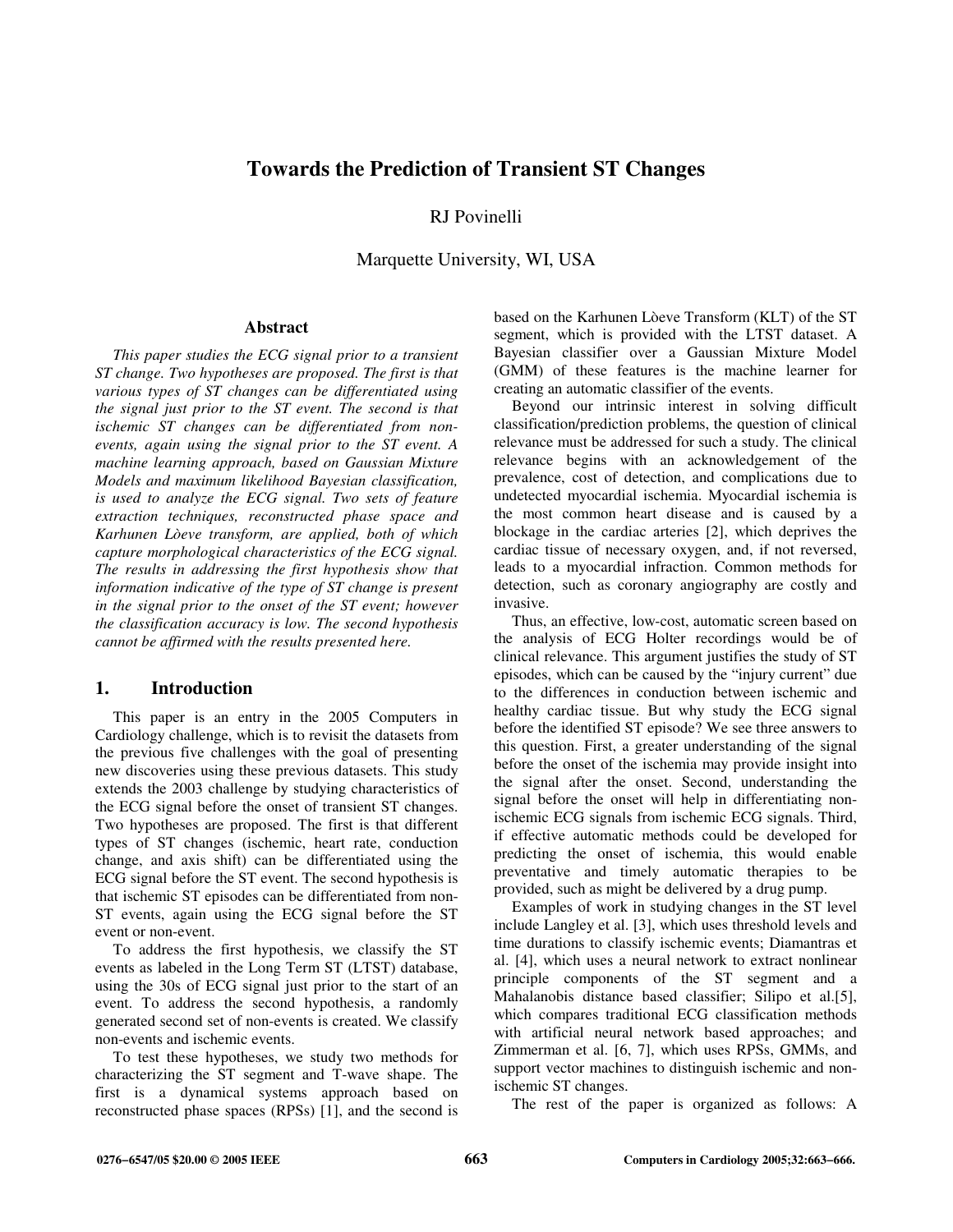discussion of the LTST dataset is presented. Next, an overview of the methods is provided. The following section presents the results. The paper concludes with a summary and discussion of the results.

# **2. Long-term ST database**

This study uses the LTST database, which consists of 86 long term (21 to 24 hour) Holter ECG recordings. The free portion of the dataset consists of 43 records from 42 patients (1772 events using the B protocol) and is used as the training set for this study. The fee portion of the dataset consists of 43 recordings from 38 patients (1974 events using the B protocol) and is used as the test set for this study [8, 9]. A second partitioning of the dataset is formed for the purposes of ten-fold cross validation. The partitions are formed so that no patient is in more than one fold, i.e. the results are patient independent. The first five folds are formed from the training set with records assigned to folds in sequential order according to the record numbers. The first three folds contain nine records each and the next two folds contain eight records each. The last five folds are formed from the test set using the same procedure.

The J-point annotations provided in the dataset are used, as are the ischemic, axis shift, conduction change, and heart rate related ST change labels. The five KLT coefficients of the ST segments provided with the dataset also are used.

An additional set of non-events is generated randomly according to a uniform probability distribution across records that had ischemic events and in equal number to the number of ischemic events in that record, subject to the provision that a non-event is not within five minutes of the beginning of the record or within five minutes of the beginning or end of any labeled event or episode.

### **3. Methods**

We present two methods for characterizing the ECG signal before the ST event. The two methods share a common machine learning approach, which is a GMM to statistically characterize an underlying distribution of features and a Bayesian maximum likelihood classifier. The difference between the two approaches is found in their features sets. The first approach constructs RPSs of the ST segment and T-wave and then uses the GMM to model the structure of the resultant spaces. The second approach uses the KLT of the ST segments to generate a five dimensional representation of the ST segment. A GMM is then learned over the resulting space.

A common element between the two approaches is GMMs, which take the form of

$$
p(\mathbf{x}) = \sum_{m=1}^{M} w_m p_m(\mathbf{x}) = \sum_{m=1}^{M} w_m \mathcal{N}(\mathbf{x}; \mathbf{\mu}_m, \mathbf{\Sigma}_m),
$$

where **x** is the feature vector, *M* is the number of mixtures,  $\mathcal{N}(\mathbf{x}; \mathbf{\mu}_m, \mathbf{\Sigma}_m)$  is a normal distribution with mean  $\mu_m$  and covariance matrix  $\Sigma_m$ , and  $w_m$  is the mixture weight, with the constraint that the weights sum to unity. The GMM is estimated using Expectation-Maximization (EM). The second common element is a Bayesian maximum likelihood classifier, which takes the form

$$
p(\mathbf{X} | c_i) = \prod_{n=1}^{N} p(\mathbf{x}_n | c_i)
$$

$$
\hat{c} = \arg \max_{i} p(\mathbf{X} | c_i)
$$

,

where  $\mathbf{x}_n$  is the *n*<sup>th</sup> feature vector, **X** is the set of all feature vectors, and  $c_i$  is the *i*<sup>th</sup> class.

The essence of the GMM/RPS approach is to transform extracted ST segments and T-waves into RPSs and learn GMMs over the resultant RPSs. Multiple sets of GMMs are learned – one set for each ST event class. The set associated with a given class corresponds to models associated with the J-points found in the 30s of ECG signal before the event.

Given a time series  $x = x_n$ ,  $n = 1,..., N$ , a sequence of state variable observations, a point in a RPS is

$$
\mathbf{x}_n = \begin{bmatrix} x_{n-(d-1)\tau} & \dots & x_{n-\tau} & x_n \end{bmatrix},
$$

where  $n = (1 + (d-1)\tau),..., N, d$  is the dimension of the RPS, and  $\tau$  is the time lag. When constructed with a large enough dimension, the resulting structure has a one-toone correspondence with the state structure of the underlying generating system [10].

To model the changes in ST segments and T-waves, all J-points 30s before the signal are identified and the corresponding signals transformed into RPSs. Each Jpoint is indexed, and a signal 400ms long starting at the Jpoint is extracted. The RPSs associated with a particular index and ST event class are combined to form a large RPS associated with each index. A 16 mixture GMM is then learned for each combined RPS. The dimension and lag for the RPS are determined using heuristic methods based on the false nearest neighbors and the first minimum of the automutual information. See [1] for more details on this process.

Test ECG signals go through the same process to extract the ST segments and T-waves associated with each J-point 30s before the event. The extracted signals are then transformed into RPSs. The likelihood of each RPS for each class is computed using the GMM. The likelihoods associated with each J-point are combined to yield a cumulative likelihood that is used in the Bayes maximum likelihood classifier to yield a classification.

The GMM/KLT approach is similar in structure to the GMM/RPS approach. The KLT coefficients for the ST segments for the ECG 30s before the event are extracted and 16 mixture GMMs are learned over these extracted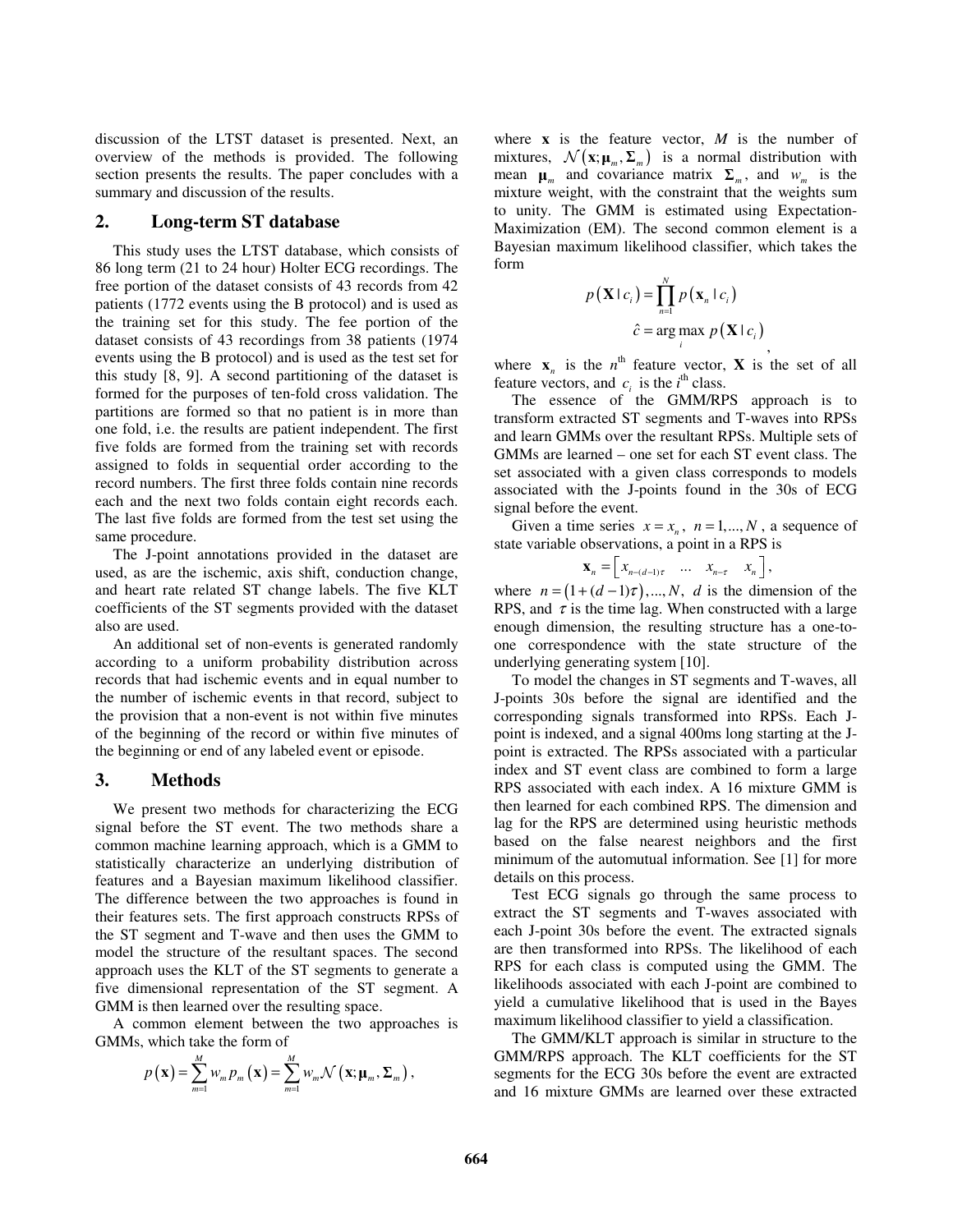KLTs. Multiple sets of GMMs are learned – one set for each ST event class. The set associated with a given class corresponds to models associated with the KLTs found in the 30s of ECG signal before the event. The details of the KLT formation are found in [9, 11].

Test ECG signals go through the same process to extract the KLTs associated with the ST segments 30s before the event. The likelihoods of all KLTs for each class are computed using the GMMs. The likelihoods associated with each KTL extracted from the 30s ECG are combined to yield a cumulative likelihood which is used in the Bayes maximum likelihood classifier.

## **4. Results**

This section presents results from applying the RPS/GMM and KLT/GMM approaches discussed above to classifying ischemic, rate related, axis shift, and conduction change events using the ECG signals 30s before the event, as well as the results from applying the RPS/GMM and KLT/GMM approaches to differentiating ischemic and non-events.

# **4.1. Distinguishing events**

The results from distinguishing different ST change events are given in Tables 1-4. Table 1 provides the confusion matrix for the test set results of the RPS/GMM approach.

Table 1. Test set confusion matrix for classifying ischemic (is), rate related (rt), axis shift (as), and conduction change (cc) using the RPS/GMM approach.

|    | is       | rt | as  | cc |
|----|----------|----|-----|----|
| Is | 309      | 2  | 379 | 33 |
| Rt | 26       |    | 63  | 2  |
| As | 207      |    | 470 | 21 |
| Cc | $^{(1)}$ | 3  | 450 |    |

The expertly labeled classification is given by the labels in the first column of Table 1. The algorithm determined classification is given by the labels in the first row of Table 1. This scheme is used for all confusion matrices in this paper, as are the labels is, rt, as, cc, which correspond to ischemic, rate related, axis shift, and conduction change, respectively.

The classification accuracy is 39.6% vs. 25.0% for chance. The sensitivity for ischemia is 42.7%. The specificity for other events is 81.4%. Applying the  $\chi^2$ test, the above confusion matrix is different from one generated by a random classifier (Type I error  $p < 10^{-15}$ ). Table 2 shows the confusion matrix for the ten-fold cross validation, using the folds described above.

Table 2. 10-fold cross validation confusion matrix for ischemic (is), rate related (rt), axis shift (as), and conduction change (cc) using the RPS/GMM approach.

|           | İS. | rt                | as   | cc |
|-----------|-----|-------------------|------|----|
| is        | 166 | 15                | 892  | 53 |
| rt        | 33  | $\mathbf{\Omega}$ | 191  | 8  |
| <b>as</b> | 122 |                   | 1313 | 51 |
| cc        | 163 | $\mathcal{L}$     | 692  | 38 |

The classification accuracy is 40.5% vs. 25.0% for chance. The sensitivity for ischemia is 14.7%. The specificity for other events is 87.9%. Applying the  $\chi^2$ test, the above confusion matrix is different from one generated by a random classifier (Type I error  $p < 10^{-15}$ ). The accuracies averaged across folds is 43.7% with a standard deviation of 25.3%. This differs slightly from the combined confusion matrix accuracy as this accuracy is calculated on each fold before averaging. This allows an estimate of the standard deviation of the accuracy to be generated. Based on the t-test, the accuracy of the RPS/GMM approach is greater than chance (Type I error of  $p = 0.02$ ). Table 3 presents the confusion matrix for the test set results of the KLT/GMM approach.

Table 3. Test set confusion matrix for classifying ischemic (is), rate related (rt), axis shift (as), and conduction change (cc) using the KLT/GMM approach.

|    | İS  | rt                | as  | $_{\rm cc}$           |
|----|-----|-------------------|-----|-----------------------|
| is | 301 | 10                | 412 | 0                     |
| rt | 28  | 10                | 52  | $\mathcal{D}_{\cdot}$ |
| as | 310 | 27                | 366 | $\mathcal{D}_{\cdot}$ |
| cc | 6   | $\mathbf{\Omega}$ | 448 | 0                     |

The classification accuracy is 34.3% vs. 25.0% for chance. The sensitivity for ischemia is 41.6%. The specificity for other events is 72.5%. Applying the  $\chi^2$ test, the above confusion matrix is different from one generated by a random classifier (Type I error  $p < 10^{-15}$ ).

A ten-fold cross validation also was performed using the folds discussed above. Table 4 shows the confusion matrix. The classification accuracy is 33.2% vs. 25.0% for chance. The sensitivity for ischemia is 42.3%. The specificity for other events is 55.6%. Applying the  $\chi^2$ test, the above confusion matrix is different from one generated by a random classifier (Type I error  $p < 10^{-15}$ ). The accuracies averaged across folds is 39.3% with a standard deviation of 18.6%. Based on the t-test, the accuracy of the KLT/GMM approach is greater than chance (Type I error of  $p = 0.02$ ).